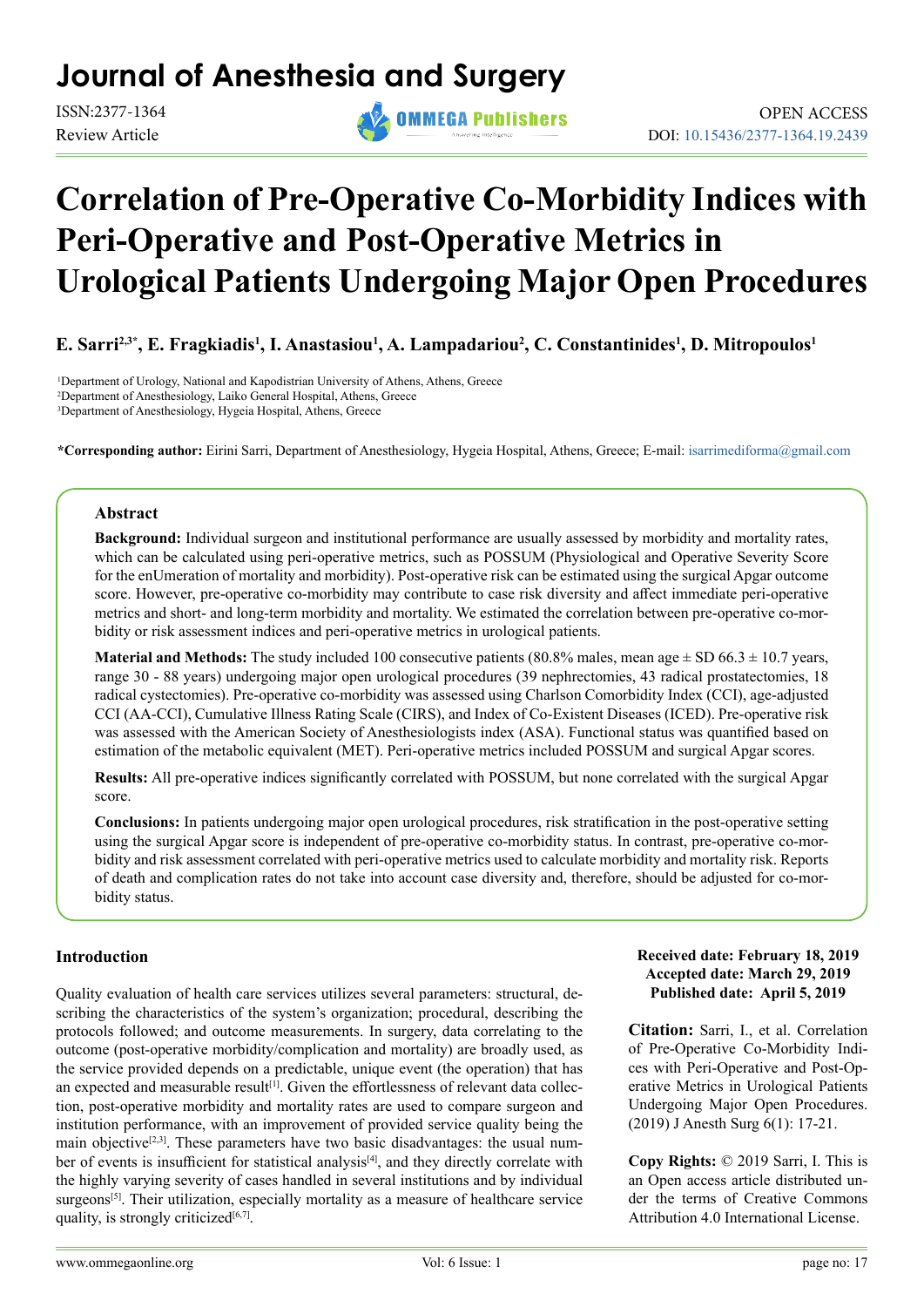**Citation:** Sarri, I., et al. Correlation of Pre-Operative Co-Morbidity Indices with Peri-Operative and Post-Operative Metrics in Urological Patients Undergoing Major Open Procedures. (2019) J Anesth Surg 6(1): 17-21.

Apart from the specific pathology and type of surgery, the severity of surgical cases is determined mainly by the co-morbidity, which is defined as the "diseases or disorders that coexist with a disease of interest" [\[8\]](#page-3-5). Comorbidity may increase the possibility of hospitalization and delay diagnosis, affect curative decisions, correlate with complications, alter survival, require greater skill from care providers, increase the cost of care services, and constitute a confounding factor in data analysis<sup>[\[8,9\]](#page-3-5)</sup>.

Predicting post-operative morbidity and mortality is important in most suitable curative decision-making and in organizing provided services. Therefore, indices of pre-operative morbidity and peri-operative and intra-operative morbidity have been used. The objective of the present study was to assess the correlation between pre-operative co-morbidity indices and peri-operative and post-operative metrics in urological patients undergoing major open procedures.

#### **Material and Methods**

The study included 100 consecutive patients (80.8% males) undergoing major open urological procedures (39 nephrectomies, 43 radical prostatectomies, 18 radical cystectomies). Patient age ranged from 30 to 88 years (mean  $\pm$  SD: 66.3  $\pm$  10.7 years). Pre-operative co-morbidity was assessed using a series of in-dices: Charlson Comorbidity Index (CCI)<sup>[\[10\]](#page-3-6)</sup>, age-adjusted CCI  $(AA-CCI)^{[11]}$ , Cumulative Illness Rating Scale (CIRS)<sup>[\[12\]](#page-3-8)</sup>, and Index of Co-Existent Diseases (ICED)<sup>[\[13\]](#page-3-9)</sup>. Pre-operative risk was assessed with the American Society of Anesthesiologists index  $(ASA)^{[14]}$  $(ASA)^{[14]}$  $(ASA)^{[14]}$ . Functional pre-operative status was quantified based on estimation of the metabolic equivalent (MET)<sup>[15]</sup>. Peri- and intra-operative metrics included POSSUM (Physiological and Operative Severity Score for the enUmeration of mortality and morbidity)<sup>[\[16\]](#page-3-12)</sup> and surgical Apgar scores<sup>[17]</sup>.

Statistical analysis was performed using IBM SPSS Statistics v. 21.0 software. Continuous variables are described by their minimum, maximum, and mean  $\pm$  standard deviation (SD) values. Differences in mean values among groups were estimated using analysis of variance. The quantitative measure of correlation was depicted by calculating Pearson's correlation coefficient.

#### **Results**

The scores of the different indices are depicted in Table 1. All pre-operative indices significantly correlated with POSSUM, but no significant correlation with the surgical Apgar score was noted (Table 2). Similar results were observed in different groups of patients according to the procedure performed. Example representations of the correlation of AA-CCI with POSSUM and the surgical Apgar score are depicted graphically in Figures 1 and 2.



**Figure 1:** Significant correlation between AA-CCI and POSSUM



**Figure 2:** No significant correlation between AA-CCI and APGAR

| Table 1: Pre-, peri-, and post-operative indices |                          |                          |                       |                        |  |  |
|--------------------------------------------------|--------------------------|--------------------------|-----------------------|------------------------|--|--|
|                                                  | All patients             | Nephrectomies            | Cystectomies          | Prostatectomies        |  |  |
| Pre-operative co-morbidity                       |                          |                          |                       |                        |  |  |
| <b>CCI</b>                                       | 0-8; $1.5 \pm 1.8$       | 0-8; $1.7 \pm 2.2$       | $0-5$ ; $1.3 \pm 1.4$ | $0-7$ ; $1.1 \pm 1.7$  |  |  |
| AA-CCI                                           | $0-11:3.7 \pm 2.4$       | $0-11$ ; $3.5 \pm 2.9$   | $1-7$ ; $3.5 \pm 1.8$ | $1-8$ ; $3.4 \pm 1.9$  |  |  |
| <b>CIRS</b>                                      | $0-8$ ; $3.0 \pm 2.1$    | $0-8$ ; $3.0 \pm 2.1$    | $0-8$ ; $3.9 \pm 2.1$ | $0-7$ ; $3.0 \pm 2.2$  |  |  |
| <b>ICED</b>                                      | $0-16$ ; $4.7 \pm 3.9$   | $0-14$ ; $5.0 \pm 4.3$   | 2-16; $6.7 \pm 3.8$   | $0-14$ ; $4.8 \pm 4.5$ |  |  |
| Operative risk assessment                        |                          |                          |                       |                        |  |  |
| <b>ASA</b>                                       | $0-4$ ; $2.2 \pm 0.7$    | 1-4; $2.1 \pm 0.8$       | $1-3$ ; $2.2 \pm 0.6$ | $0-4$ ; $2.1 \pm 0.8$  |  |  |
| <b>Functional status</b>                         |                          |                          |                       |                        |  |  |
| <b>MET</b>                                       | 2-6; $3.8 \pm 0.9$       | 2-6; $3.7 \pm 0.9$       | 2-5; $3.6 \pm 0.8$    | $2-6$ ; $4.1 \pm 1.0$  |  |  |
| Peri-operative metrics                           |                          |                          |                       |                        |  |  |
| <b>POSSUM</b>                                    | $20-44$ ; $27.6 \pm 5.1$ | $20-42$ ; $27.3 \pm 5.2$ | 24-40; $30.7 \pm 4.4$ | 21-38; $26.7 \pm 4.7$  |  |  |
| <b>SAS</b>                                       | $0-10$ ; $6.2 \pm 1.4$   | $2-10$ ; $6.4 \pm 1.4$   | $0-7$ ; $5.3 \pm 1.9$ | $3-8$ ; $6.2 \pm 1.2$  |  |  |

Data are given as range; mean  $\pm$  SD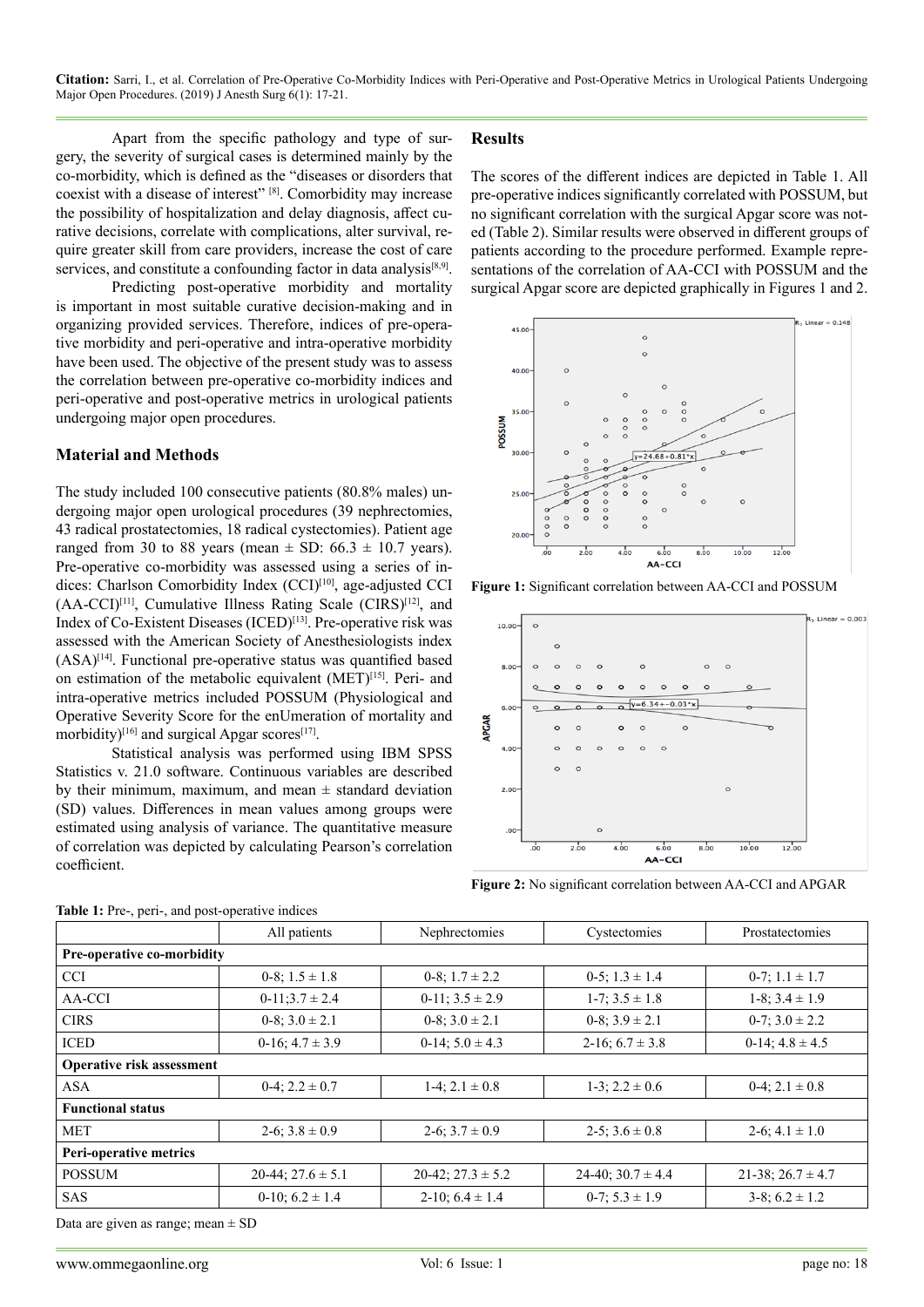

|             | <b>POSSUM</b> |             | <b>SAS</b> |         |
|-------------|---------------|-------------|------------|---------|
|             | r             | P-value     | r          | P-value |
| <b>CCI</b>  | 0.382         | ${}_{0.01}$ | $-0.076$   | N.S     |
| AA-CCI      | 0.385         | ${}_{0.01}$ | $-0.054$   | N.S     |
| <b>CIRS</b> | 0.437         | ${}_{0.01}$ | $-0.133$   | N.S     |
| <b>ICED</b> | 0.510         | ${}_{0.01}$ | $-0.057$   | N.S     |
| ASA         | 0.368         | ${}_{0.01}$ | $-0.088$   | N.S     |
| <b>MET</b>  | $-0.248$      | ${}< 0.05$  | 0.079      | N.S     |

**Table 2:** Correlation of pre-operative co-morbidity and operative risk assessment indices with peri-operative metrics

POSSUM: Physiological and Operative Severity Score for the enUmeration of mortality and morbidity; SAS: Surgical Apgar Score; N.S.: not significant

#### **Discussion**

In contrast to clinical practice, in which age and co-morbidity impact assessment play an important role, its impact as a confounding factor in clinical research has been ignored until recentl[y\[18\]](#page-3-14). Efforts to quantify co-morbidity have resulted in the creation of a series of indices<sup>[19,20]</sup>. A co-morbidity index condenses all coexisting illnesses (and, occasionally, their severity) into one sum, providing the ability to compare it to the corresponding sums of other patients<sup>[8]</sup>. Co-morbidity should not be confused with multi-morbidity, which is defined as the coexistence of more than two illnesses in the same patient without recognizing the illness under study<sup>[19]</sup>. Moreover, co-morbidity does not constitute assessment of the impact of all illnesses on the overall health of a patient. This is assessed by performance scales, such as Karnofsky and Eastern Co-operative Oncology Group (ECOG), or functionality scales, such as Activities of Daily Living (ADL). These scales incorporate the reference illness and, therefore, have the same sum in each patient, regardless of the illness under study<sup>[8]</sup>. The relationship between morbidity and postoperative mortality has begun to be studied in oncological urology patients.

CCI<sup>[\[10\]](#page-3-6)</sup> was designed and scaled to predict mortality by taking into account only the presence rather than the severity of 19 different diseases (myocardial infarction, congestive heart failure, peripheral vascular disease, cerebral vascular disease, dementia, chronic pulmonary disease, connective tissue disorders, ulcer disease, mild liver disease, diabetes, hemiplegia, moderate or severe kidney disease, diabetes with end organ damage, any type of tumor, leukemia, lymphoma, moderate or severe liver disease, metastatic solid tumor, and AIDS). AA-CCI[\[11\]](#page-3-7) also includes an age-correlated score. In renal cell carcinoma, the attendant morbidity should be taken into account when indicating the outcome of therapeutic interventions<sup>[21]</sup>; CCI is associated with complications after nephrectomy<sup>[\[22\]](#page-3-17)</sup> and the overall survival of patients with no metastatic renal cancer undergoing partial or radical nephrectomy[\[23,24\].](#page-3-18) CCI is also predictive of peri-operative death and 5-year all cause mortality after radical cystectomy[\[25-28\]](#page-4-0), whereas AA-CCI can predict early death in patients with localized or locally advanced prostate cancer<sup>[29]</sup>.

 $CIRS^{[12]}$  grades the severity of dysfunction in 14 organs on a scale of 0 (no dysfunction) to 4 (extremely severe dysfunction), without taking into account the system under study. It has been highly recommended for the pre-treatment evaluation of older patients with prostate cancer<sup>[30]</sup>.

ICED[\[13\]](#page-3-9) combines a measure of comorbid disease severity (14 organ systems) and a measure of functional impairment (10 functional areas) into an overall ordinal scale indicating no, mild, moderate, or severe co-morbidity. It is significantly correlated with health-related quality of life after prostate cancer treatmen[t\[31\]](#page-4-3).

 $ASA^{[14]}$  $ASA^{[14]}$  $ASA^{[14]}$  is the oldest pre-operative risk assessment index, classifying patients into five categories (healthy, with mild systemic disease, with severe systemic disease, with severe systemic disease constituting a constant threat to life, and moribund-unable to survive without the procedure). It has been used as an index of mortality in major urological surger[y\[32\].](#page-4-4)

Functional condition is assessed by calculating functional equivalents<sup>[15]</sup>, with the functional equivalent corresponding to oxygen consumption by a man of 70 kilos at rest. The ability to conduct activity greater than 7 MET is considered outstanding functionality, whereas activity less than 4 MET is considered poor. Physical activity is adversely related to prostate cancer-specific mortality among men with prostate cancer<sup>[\[33,34\]](#page-4-5)</sup>.

 $POSSUM^{[16]}$  $POSSUM^{[16]}$  $POSSUM^{[16]}$  is the sum of the physiological and operative severity scores. The physiological score is a 12-factor 4-grade score including age, cardiac status, pulse rate, systolic blood pressure, respiratory status, Glasgow coma score, serum urea, sodium and potassium, hemoglobin concentration, white cell count, and electrocardiographic findings. The 6-factor 4-grade operative severity score includes type and number of procedures, total blood loss, peritoneal soiling or urinary tract infection, presence and extent of malignancy, and operative time. Each of these 18 variables for the physiological and operative severity scores is assessed using a 4-grade exponential score of 1, 2, 4, and 8. The POSSUM score is the sum of all variables, with a possible score of 18 to 140. The POSSUM score is rapid and easy to use and has been recommended for risk-adjusted urological audit and for comparing performance in different units $\overline{^{[35]}}$ .

The surgical Apgar score<sup>[17]</sup> is based on three intra-operative parameters: lowest heart rate, estimated blood loss, and lowest blood pressure. Grading is expressed on a scale of 0-10, with 0 representing the highest risk of death. It can identify patients at higher risk of major complications and death after par-tial or radical nephrectomy<sup>[36]</sup>, radical cystectomy<sup>[\[37\]](#page-4-8)</sup>, and radical prostatectom[y\[38\]](#page-4-9).

The various published indices were created based on different patient populations, and only CIRS and ICED seem to have the potential for generalized use compared to CCI, which is one of the most frequently used indices[\[8\]](#page-3-5). Another disadvantage of general indices is the inability to diagnose the particular impact of co-morbidity on the outcome of a specific illness, which has led to the development of illness-specific relevant indicators[\[9\]](#page-3-19). Despite the majority of indices not being developed to predict mortality, it is interesting to note that co-morbidity, even when estimated based on administrative data rather than medical records, seems to be related to the mortality of oncology patient[s\[39\]](#page-4-10). Determining co-morbidity is vital to the development of systems that will assist with resource allocation and the provision of high quality health services<sup>[40]</sup>. Co-morbidity is also of particular interest for surgery and assessing the post-operative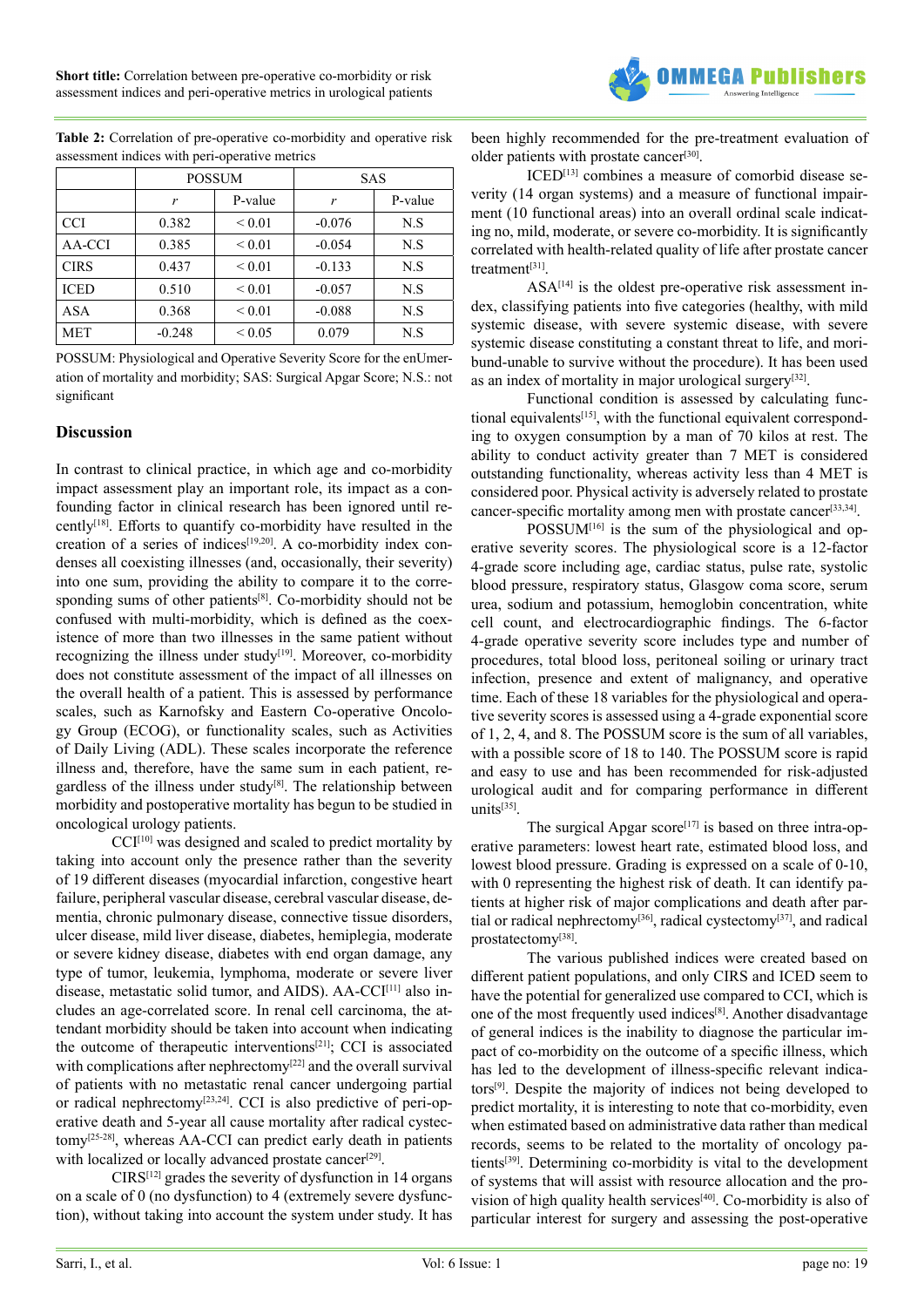**Citation:** Sarri, I., et al. Correlation of Pre-Operative Co-Morbidity Indices with Peri-Operative and Post-Operative Metrics in Urological Patients Undergoing Major Open Procedures. (2019) J Anesth Surg 6(1): 17-21.

mortality of oncology patient[s\[41\]](#page-4-12), for which relevant computing systems have been developed<sup>[42]</sup>. These systems can also esti-mate the possibility of specific surgical complications<sup>[\[42\]](#page-4-13)</sup>.

The assessment of intraoperative parameters for calculating the operative risk (surgical Apgar score) appears to have a strong relationship with both the probability and time of occurrence of postoperative mortality in urology patients<sup>[43]</sup> but has no additive value in the predictive value of pre-operative indicators of morbidity $[44]$ . This finding confirms the "independence" of this indicator as highlighted by the findings of this study. This should stimulate new studies that will better define the intraoperative factors that determine postoperative morbidity and mortality and identify the high-risk patients who could benefit from properly allocated resources. In contrast, pre-operative morbidity indicators and surgical risk calculators are associated with peri-operative metrics used for prediction of post-operative morbidity and mortality risk. Reporting of crude morbidity and mortality does not take into account the severity of the individual cases and should be adjusted according to the pre-operative morbidity.

### **References**

- <span id="page-3-0"></span>1. Donabedian, A. Quality assessment and assurance: unity of purpose, diversity of means. (1988) Inquiry 25(1): 173-192. [PubMed](https://www.ncbi.nlm.nih.gov/pubmed/2966122)│CrossRef│Others
- <span id="page-3-1"></span>2. Dindo, D., Hahnloser, D., Clavien, P.A. Quality assessment in surgery: riding a lame horse. (2010) Ann Surg 251(4): 766–771.
	- [PubMed](https://www.ncbi.nlm.nih.gov/pubmed/20224375)│[CrossRef](https://doi.org/10.1097/SLA.0b013e3181d0d211)│[Others](https://journals.lww.com/annalsofsurgery/Abstract/2010/04000/Quality_Assessment_in_Surgery__Riding_a_Lame_Horse.29.aspx)
- 3. Jha, A.K., Li, Z., Orav, E.J., et al. Care in U.S. hospitals-the Hospital Quality Alliance program. (2005) N Engl J Med 353(3): 265-274. [PubMed](https://www.ncbi.nlm.nih.gov/pubmed/16034012)│[CrossRef](https://doi.org/10.1056/NEJMsa051249)│[Others](https://www.nejm.org/doi/full/10.1056/NEJMsa051249)
- <span id="page-3-2"></span>4. Birkmeyer, J.D., Dimick, J.B., Birkmeyer, N.J.O. Measuring the Quality of Surgical Care: Structure, Process, or Outcomes? (2004) J Am Coll Surg 198(4): 626-632. [PubMed](https://www.ncbi.nlm.nih.gov/pubmed/15051016)│[CrossRef](https://doi.org/10.1016/j.jamcollsurg.2003.11.017)│[Others](http://www.globalsurgery.info/wp-content/uploads/2014/01/Birkmeyer_Measuring-the-Quality-of-Surgical-Care.pdf)
- <span id="page-3-3"></span>5. Boehm, O., Baumgarten, G., Hoeft, A. Epidemiology of the high-risk population: perioperative risk and mortality after surgery. (2015) Curr Opin Crit Care 21(4): 322-327. [PubMed](https://www.ncbi.nlm.nih.gov/pubmed/26126130)│[CrossRef](https://doi.org/10.1097/MCC.0000000000000221)│[Others](https://insights.ovid.com/pubmed?pmid=26126130)
- <span id="page-3-4"></span>6. Kiernan, F., Rahman, F. Measuring surgical performance: A risky game? (2015) Surgeon 13(4): 213-217. [PubMed](https://www.ncbi.nlm.nih.gov/pubmed/25638721)│[CrossRef](https://doi.org/10.1016/j.surge.2014.12.001)│[Others](https://www.sciencedirect.com/science/article/pii/S1479666X15000025)
- 7. Lilford, R., Pronovost, P. Using hospital mortality rates to judge hospital performance: a bad idea that just won't go away. (2010) BMJ 340: c2016. [PubMed](https://www.ncbi.nlm.nih.gov/pubmed/20406861)│[CrossRef](https://doi.org/10.1136/bmj.c2016)│[Others](https://www.bmj.com/content/340/bmj.c2016)
- <span id="page-3-5"></span>8. Hall, S.F. A user's guide to selecting a comorbidity index for clinical research. (2006) J Clin Epidemiol 59(8): 849-855. PubMed│[CrossRef](https://doi.org/10.1016/j.jclinepi.2005.11.013)│[Others](https://www.sciencedirect.com/science/article/pii/S0895435605004361)
- <span id="page-3-19"></span>9. Sarfati, D. Review of methods used to measure comorbidity in cancer populations: No gold standard exists. (2012) J Clin Epidemiol 65(9): 924-933. [PubMed](https://www.ncbi.nlm.nih.gov/pubmed/22739245)│[CrossRef](https://doi.org/10.1016/j.jclinepi.2012.02.017)│Others
- <span id="page-3-6"></span>10. Charlson, M.E., Pompei, P., Ales, K.L., et al. A new method of classifying prognostic comorbidity in longitudinal studies:development and validation. (1987) J Chronic Dis

<span id="page-3-7"></span>40(5): 373-383. PubMed│[CrossRef](https://doi.org/10.1016/0021-9681(87)90171-8)│[Others](https://www.sciencedirect.com/science/article/pii/0021968187901718)

- 11. Charlson, M., Szatrowski, T.P., Peterson, J., et al. Validation of a combined comorbidity index. (1994) J Clin Epidemiol 47(11): 1245-1251. [PubMed](https://www.ncbi.nlm.nih.gov/pubmed/7722560)│[CrossRef](https://doi.org/10.1016/0895-4356(94)90129-5)│Others
- <span id="page-3-8"></span>12. Linn, B.S., Linn, M.W., Lee, G. Cumulative Illness Rating Scale. (1968) J Am Geriatr Soc 5: 622–626. PubMed│[CrossRef](https://doi.org/10.1111/j.1532-5415.1968.tb02103.x)│[Others](https://onlinelibrary.wiley.com/doi/abs/10.1111/j.1532-5415.1968.tb02103.x)
- <span id="page-3-9"></span>13. Cleary, P.D., Greenfield, S., Mulley, A.G., et al. Variations in length of stay and outcomes for six medical and surgical conditions in Massachusetts and California. (1991) JAMA 266(1): 73-79.

<span id="page-3-10"></span>[PubMed](https://www.ncbi.nlm.nih.gov/pubmed/2046132)│[CrossRef](https://doi.org/10.1001/jama.1991.03470010077034)│[Others](https://jamanetwork.com/journals/jama/article-abstract/386380)

- 14. Saklad, M. Grading of patients for surgical procedures. (1941) Anesthesiology 2**:** 281–284. PubMed│CrossRef│[Others](http://anesthesiology.pubs.asahq.org/article.aspx?articleid=1973837)
- <span id="page-3-11"></span>15. Fletcher, G.F., Balady, G., Froelicher, V.F., et al. Exercise standards: a statement for healthcare professionals from the American Heart Association. (1995) Circulation 91(2): 580–615.

<span id="page-3-12"></span>[PubMed](https://www.ncbi.nlm.nih.gov/pubmed/7805272)│CrossRef│Others

- 16. Copeland, G.P., Jones, D., Walters, M. POSSUM: a scoring system for surgical audit. (1991) Br J Surg 78(3): 355-360. [PubMed](https://www.ncbi.nlm.nih.gov/pubmed/2021856)│[CrossRef](https://doi.org/10.1002/bjs.1800780327)│[Others](https://onlinelibrary.wiley.com/doi/abs/10.1002/bjs.1800780327?sid=nlm%3Apubmed)
- <span id="page-3-13"></span>17. Gawande, A.A., Kwaan, M.R., Regenbogen, S.E., et al. An Apgar score for surgery. (2007) J Am Coll Surg 204(2): 201-208. [PubMed](https://www.ncbi.nlm.nih.gov/pubmed/17254923)│[CrossRef](https://doi.org/10.1016/j.jamcollsurg.2006.11.011)│[Others](http://www.atulgawande.com/documents/AnApgarScoreforSurgery.pdf)

<span id="page-3-14"></span>18. Kaplan, M.H., Feinstein, A.R. The importance of classifying initial co-morbidity in evaluating the outcome of diabetes mellitus. (1974) J Chron Dis 27(7-8): 387-404. [PubMed](https://www.ncbi.nlm.nih.gov/pubmed/4436428)│[CrossRef](https://doi.org/10.1016/0021-9681(74)90017-4)│[Others](https://www.sciencedirect.com/science/article/pii/0021968174900174)

- <span id="page-3-15"></span>19. Gijsen, R., Hoeymans, N., Schellevis, F.G., et al. Causes and consequences of comorbidity: a review. (2001) J Clin Epidemiol 54(7): 661–674. [PubMed](https://www.ncbi.nlm.nih.gov/pubmed/11438406)│[CrossRef](https://doi.org/10.1016/S0895-4356(00)00363-2)│[Others](https://www.sciencedirect.com/science/article/pii/S0895435600003632)
- 20. Greenfield, S., Aronow, H.U., Elashoff, R.M., et al. Flaws in mortality data: the hazards of ignoring comorbid disease. (1988) JAMA 260(15): 2253–2255. [PubMed](https://www.ncbi.nlm.nih.gov/pubmed/3172404)│[CrossRef](https://doi.org/10.1001/jama.1988.03410150101039)│[Others](https://jamanetwork.com/journals/jama/article-abstract/374580)
- <span id="page-3-16"></span>21. Berndt, S.I., Carter, H.B., Schoenberg, M.P., et al. Disparities in treatment and outcome for renal cell cancer among older black and white patients. (2007) J Clin Oncol 25(24): 3589- 3595.

<span id="page-3-17"></span>[PubMed](https://www.ncbi.nlm.nih.gov/pubmed/17704406)│[CrossRef](https://doi.org/10.1200/JCO.2006.10.0156)│[Others](https://ascopubs.org/doi/full/10.1200/JCO.2006.10.0156?url_ver=Z39.88-2003&rfr_id=ori%3Arid%3Acrossref.org&rfr_dat=cr_pub%3Dpubmed)

- 22. Hennus, P.M., Kroeze, S.G., Bosch, J.L., et al. Impact of comorbidity on complications after nephrectomy: use of the Clavien Classification of Surgical Complications. (2012) BJU Int 110(5): 682-687. [PubMed](https://www.ncbi.nlm.nih.gov/pubmed/22432906)│[CrossRef](https://doi.org/10.1111/j.1464-410X.2011.10889.x)│[Others](https://onlinelibrary.wiley.com/doi/full/10.1111/j.1464-410X.2011.10889.x)
- <span id="page-3-18"></span>23. Santos Arrontes, D., Fernandez Acenero, M.J., Garcia Gonzalez, J.I., et al. Survival analysis of clear cell renal carcinoma according to the Charlson comorbidity index. (2008) J Urol 179(3) : 857-861. [PubMed](https://www.ncbi.nlm.nih.gov/pubmed/18221956)│[CrossRef](https://doi.org/10.1016/j.juro.2007.10.048)│[Others](https://www.auajournals.org/doi/10.1016/j.juro.2007.10.048)
- 24. Ather, M.H., Nazim, S.M. Impact of Charlson's comorbidity index on overall survival following tumor nephrectomy for renal cell carcinoma. (2010) Int Urol Nephrol 42(2): 299-